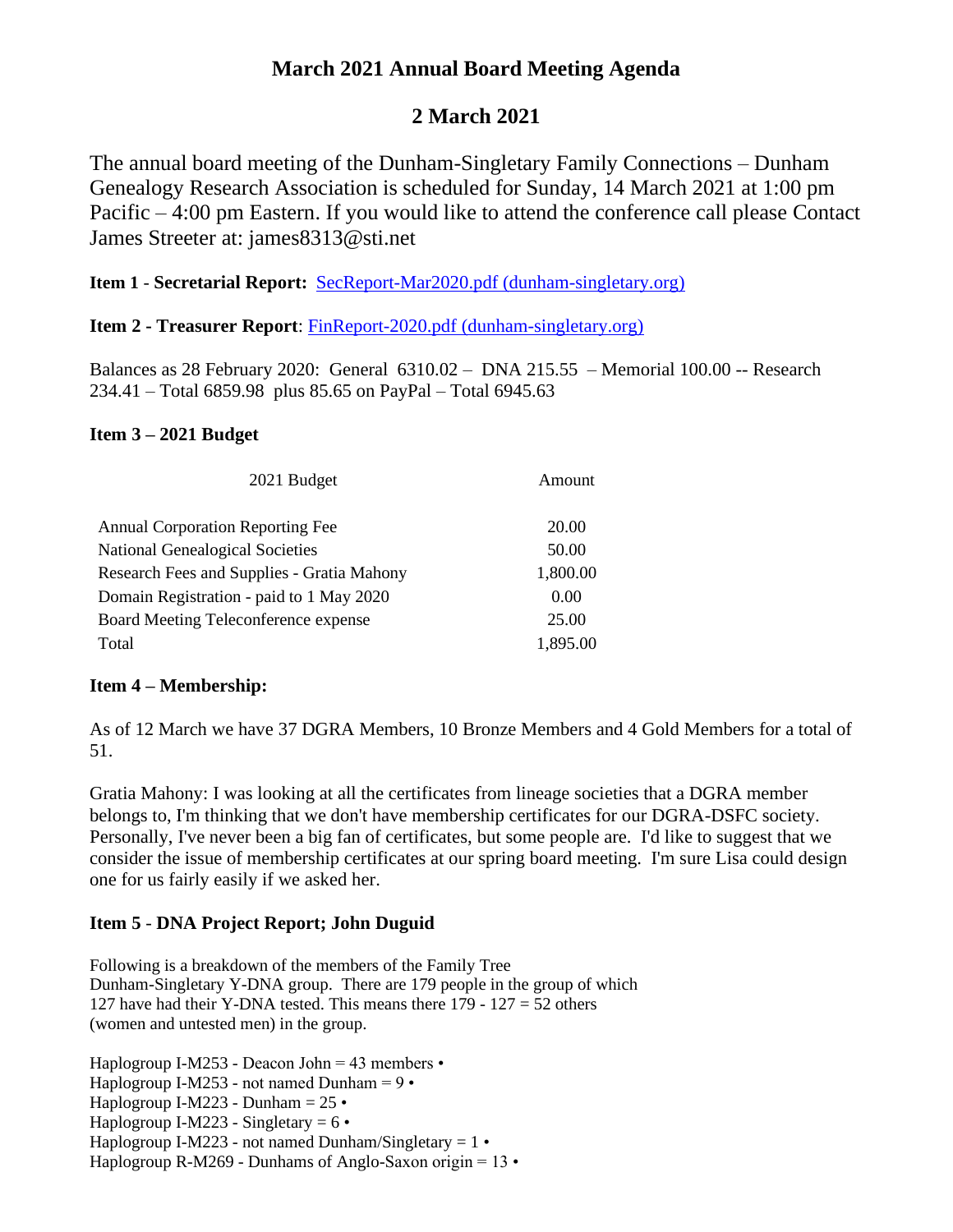Haplogroup R-M269 - non Dunhams =  $10 \cdot$ Haplogroup R-M201 - Dunhams  $= 3 \cdot$ Haplogroups various - Dunhams =  $3 \cdot$ Haplogroups various - non-Dunham or Singletary  $= 14 \cdot$ TOTAL= 127

Note: Names similar to Dunham (e.g., Denham) are counted as Dunhams.

Our DNA test provider, Family Tree DNA from Houston, Texas has merged with an Australian company, myDNA. While Family Tree's focus is on genealogy, myDNA is focused on personal health management. The CEO of the new combined company is Dr. Lior Rauchberger who is trained as a physician, and has been involved in the genetics industry for the past decade. His plan is to improve the FTDNA platform and accelerate product development. He has stated that customer data will be maintained separately, and the two businesses will operate independently. He also commits to never sell, trade or barter our DNA data.

Selma Blackmon: The URL below is for my blog on autosomal DNA using my Dunham family and the Williams family (who I would like to find our connection) If anyone has time to read the blog and make suggestions, I would appreciate all help. Thank you,

# DNA Autosomal: Dunham/Metcalf & Williams/?

[Genealogical Research: past, present, future...: DNA Autosomal: Dunham/Metcalf & Williams/?](https://genealogicalhistoryresearch.blogspot.com/2021/03/dna-autosomal-dunhammetcalf-williams.html)  [\(genealogicalhistoryresearch.blogspot.com\)](https://genealogicalhistoryresearch.blogspot.com/2021/03/dna-autosomal-dunhammetcalf-williams.html)

### **Item 6 - Dunham's in America – Report from the Newsletter Editor/Historian - Gratia Mahony**

2020 began with the study of ThruLines<sup>TM</sup>, a new genealogy research method used by Ancestry.com to trace ancestors using cMs (centimorgan) comparisons. I worked with James George Dunham who used this process to identify an ancestral line. I also worked to publish an article about the ThruLines<sup>TM</sup> process for the January 2020 newsletter so that our readers could better understand this new method which uses autosomal DNA shared matches.

For the April 2020 issue I worked with Margaret Anne Waring of Alberta Canada on her Dunham line and proved a previously unknown connection to the Dunham family living in Berlin Township, Delaware Co. Ohio. The Dunham Genealogy Research Association began a series of articles on "Dunham Landmarks".

For the July issue I worked with Neal Alan Clark on his descent from Nathaniel Donham/Dunham who was probably the Nathaniel Dunham who m. Mary Sutton, and thus a Mayflower descendant. (There is still work ongoing on this line,) I also had several discussions with Alice Bouce (Cheney) Boutte who now owns the Dunham Cottage in the Adirondacks, and her descend from Deacon John Dunham.

In October I worked with Michael K. Flynn who submitted an article about his ancestral line which migrated from Martha's Vineyard to Kansas, Nebraska and Wyoming.

During the year I worked to prepare a summary of all the lines of Dunham Researchers completed to date for placement on the Dunham Web Site. This was submitted to James Streeter who has now placed this information onto the web site.

I also want to acknowledge articles written by Jackie Coniglio and James Streeter for some of the 2020 newsletters.